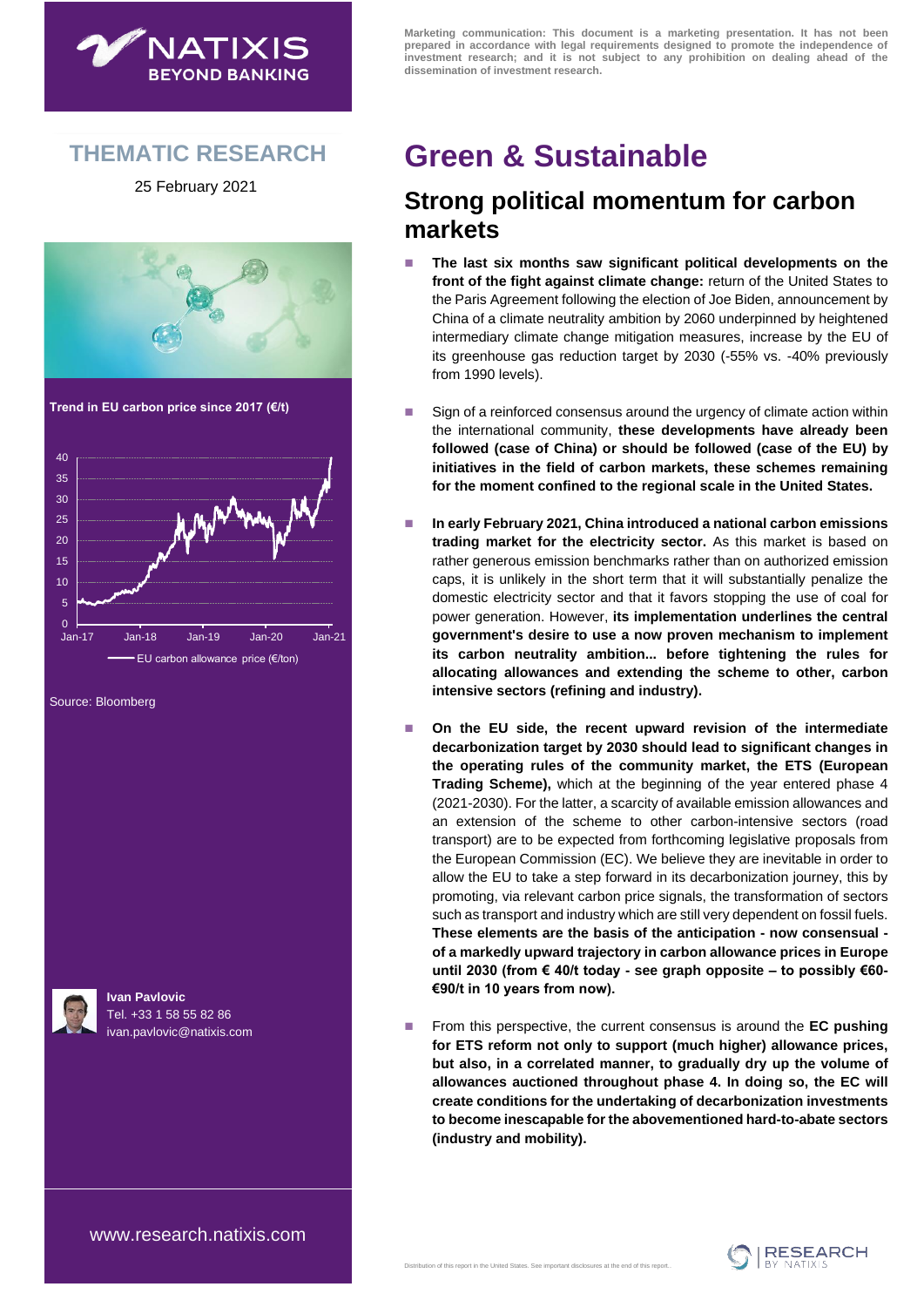

# **Contents**

| 1.1.           |                                                                                                           |  |  |  |
|----------------|-----------------------------------------------------------------------------------------------------------|--|--|--|
| 1.2.<br>1.2.1. | alongside increased consensus on the need for urgent climate action within the international community4   |  |  |  |
| 1.2.2.         |                                                                                                           |  |  |  |
| 1.2.3.         |                                                                                                           |  |  |  |
|                | 2. Increased use of carbon markets to progress towards climate neutrality 5                               |  |  |  |
| 2.1.<br>2.1.1. |                                                                                                           |  |  |  |
| 2.2.           | US carbon markets: a set of State/regional initiatives unlikely at this stage to reach nation-wide level6 |  |  |  |
| 2.3.           | China's carbon market: a lenient, benchmark-based scheme covering power producers, for the time being 7   |  |  |  |
| 2.4.<br>2.4.1. | EU ETS: more stringent rules expected under phase 4 to reflect revised emissions reductions targets  7    |  |  |  |
| 2.4.2.         |                                                                                                           |  |  |  |
| 2.4.3.         |                                                                                                           |  |  |  |
|                |                                                                                                           |  |  |  |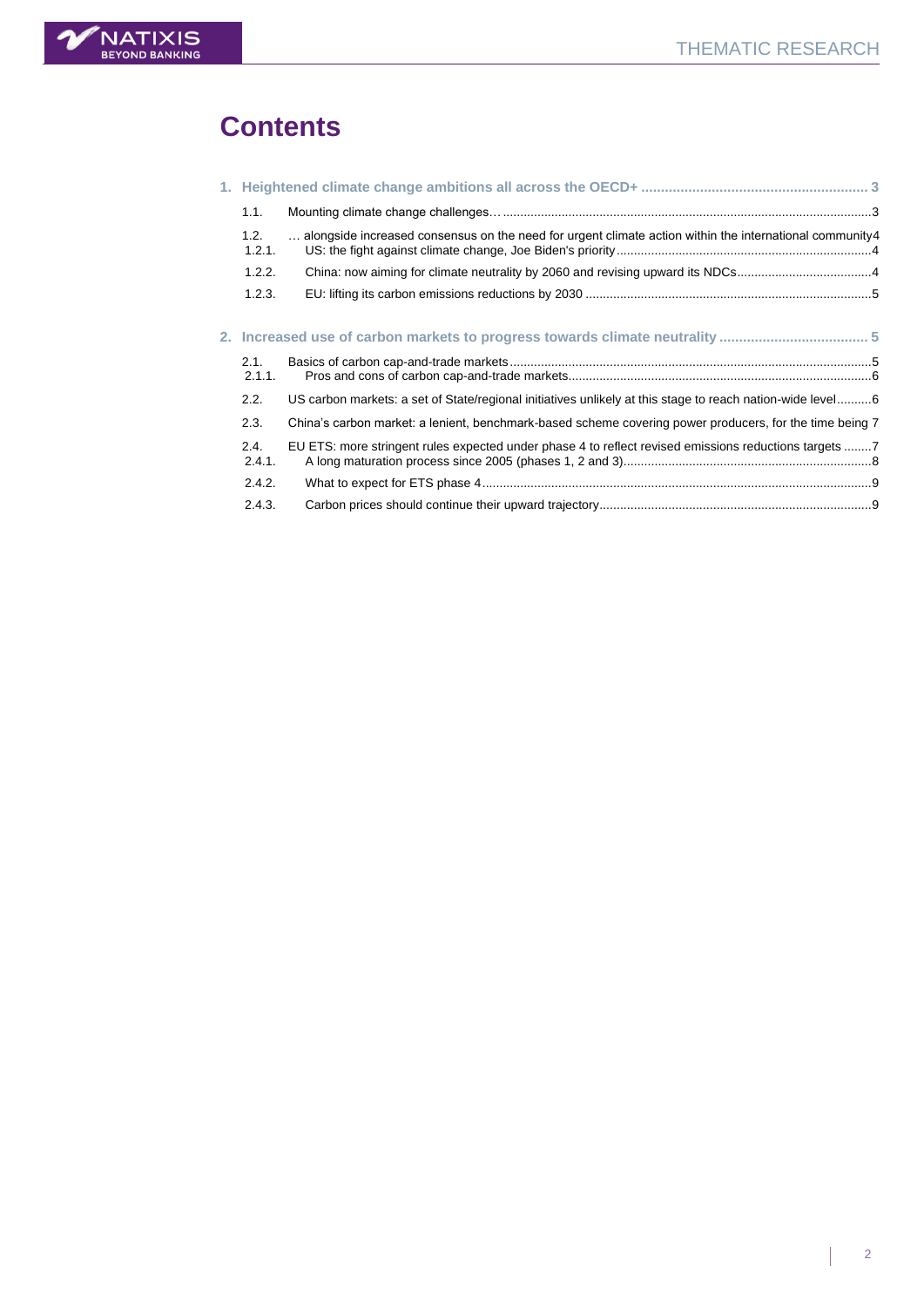

# **1. Heightened climate change ambitions all across the OECD+**

## **1.1. Mounting climate change challenges…**

**Despite the decline observed in 2020 in an unprecedented context of a global health crisis, the levels of worldwide CO<sup>2</sup> emissions still represent a considerable challenge in the fight against climate change.** Indeed, CO<sup>2</sup> emissions dropping by some 6% in 2020 according to preliminary estimates cannot overshadow the upward trend observed since 2009 (see chart below). This trend must itself be analysed in light of the trajectory of carbon emissions necessary to achieve the objectives set by the Paris Agreement of December 2015. Let's recall **this agreement sets the objectives of "holding the increase in the global average temperature to well below 2° Celsius above pre-industrial levels and pursuing efforts to limit the temperature increase to 1.5° Celsius above pre-industrial levels". Such targets entail reaching carbon emissions neutrality around 2050 followed by negative emissions thereafter**.



**Trend in worldwide carbon emissions (2009-2020 -GtCO2)**

Sources : BP, Nature.com

**In the short term, the normalization of the sanitary and economic environment are likely to bring carbon emissions back to their pre-2020 level.** This is due to the global economy's continuing dependence on fossil fuels, which in 2019 still represented 80% of the satisfaction of final energy needs. In their current configuration, the energy and economic systems in place continue to carry structurally high levels of carbon emissions.

## **Achieving climate neutrality by 2050 therefore implies the transformation of existing systems through**:

i/ **The (more or less spontaneous) replacement of part of the assets in place** by equivalent low-carbon solutions (typical case of **the electricity generation sector which represented 41% of global CO<sup>2</sup> emissions in 2017** - see graph below) alongside

ii/ **The transformation of other carbon-intensive sectors** that provide essential goods and services to the global economy (mobility and industry together making up for 43% of worldwide CO<sub>2</sub> emissions in 2017 – see graph below) **to reduce their climate impact**.



**Figure: Breakdown of worldwide CO<sup>2</sup> emissions in 2017 by sector and primary energy source (total: 32.8 Gt)**

Source : IEA (2019)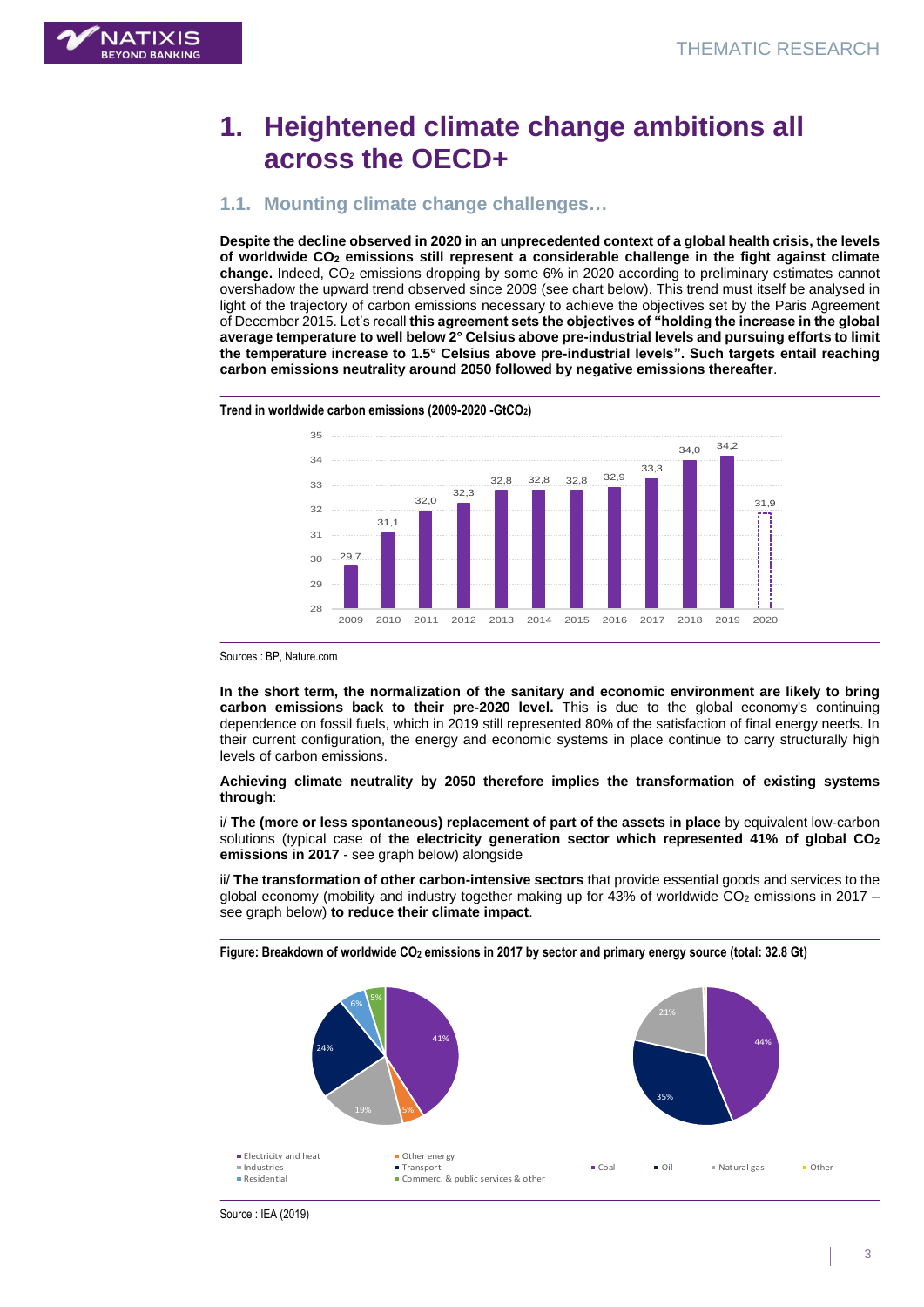

As we highlighted in the recently-published report discussing the role of gas to reach climate neutrality by 2050 (see **Is green in the pipe [? Sensing natural gas' potential contribution to climate change](https://gsh.cib.natixis.com/our-center-of-expertise/articles/what-role-for-natural-gas-in-the-transition-towards-a-low-carbon-economy)  [mitigation](https://gsh.cib.natixis.com/our-center-of-expertise/articles/what-role-for-natural-gas-in-the-transition-towards-a-low-carbon-economy)**), the various energy transition policies/initiatives from governments and corporates underway all across the globe precisely aim to achieve both goals.

## **1.2. … alongside increased consensus on the need for urgent climate action within the international community**

**The past 6 months saw significant political developments on the front of climate change mitigation strategies in the US, China and the EU.** Coming from countries / jurisdictions together making up for nearly 55% of global carbon emissions (see chart below), these developments suggest mounting political consensus on the relevance of targets set under the Paris agreement as well on the need for urgent climate action.





Source: BP

## **1.2.1. US: the fight against climate change, Joe Biden's priority**

**In the US, immediately after taking office as 46th president, Biden recommitted his country to the Paris climate agreement**. While holding a very strong symbolic dimension, this announcement is the first action deriving from Joe Biden's presidential program in the energy and climate fields, structured around the fight against climate change and the underlying goal to make the US achieve climate neutrality by 2050.

**In broad terms, Joe Biden's energy and infrastructure program in this field revolved around the concept of "climate and environmental justice" through the greening and modernization of existing assets, whether for mobility, buildings, electricity networks and water**. As part of this, the climate and environmental justice proposal will make a federal investment of \$2tn over the next four years, the ultimate goal of such spending being to leverage additional private sector and State and local investments to total to more than \$5tn. As explained in the program, the bulk of the spending will be made using the US government procurement system which represents around \$500bn per annum to undertake the investments that are expected to escalate the use of clean energy in the mobility, electricity and building sectors. The Federal State will therefore seek first and foremost to drive change through the renovation of its own equipment (vehicles and buildings), while working with States and municipalities for the systematic deployment of new green technologies (production of carbon-free electricity, electric vehicles, buildings meeting the most recent thermal insulation standards, etc.) in the aforementioned sectors. The latter case is well illustrated in the mobility sector where the new Federal administration will work with (the) nation's governors and mayors to support the deployment of more than 500,000 new public charging outlets by the end of 2030.

## **1.2.2. China: now aiming for climate neutrality by 2060 and revising upward its NDCs**

The second half of 2020 was marked by a **series of major climate announcements by China's government.** In September 2020, **Chinese President Xi Jinping told the UN General Assembly that China would aim for carbon neutrality by 2060. A few weeks later (December), China's government followed up on this new climate ambition by ratcheting up its 2030 commitment in its revised Nationally Determined Contributions (NDCs<sup>1</sup> ) under the Paris Agreement**.

<sup>1</sup> NDCs are non-binding national plans highlighting climate actions, including climate related targets, policies and measures governments aim to implement in response to climate change and as a contribution to achieve the global targets set out in the Paris Agreement. NDCs are established independently by the parties (countries or regional groups of countries) in question. However, they are set within a binding iterative "catalytic" framework designed to ratchet up climate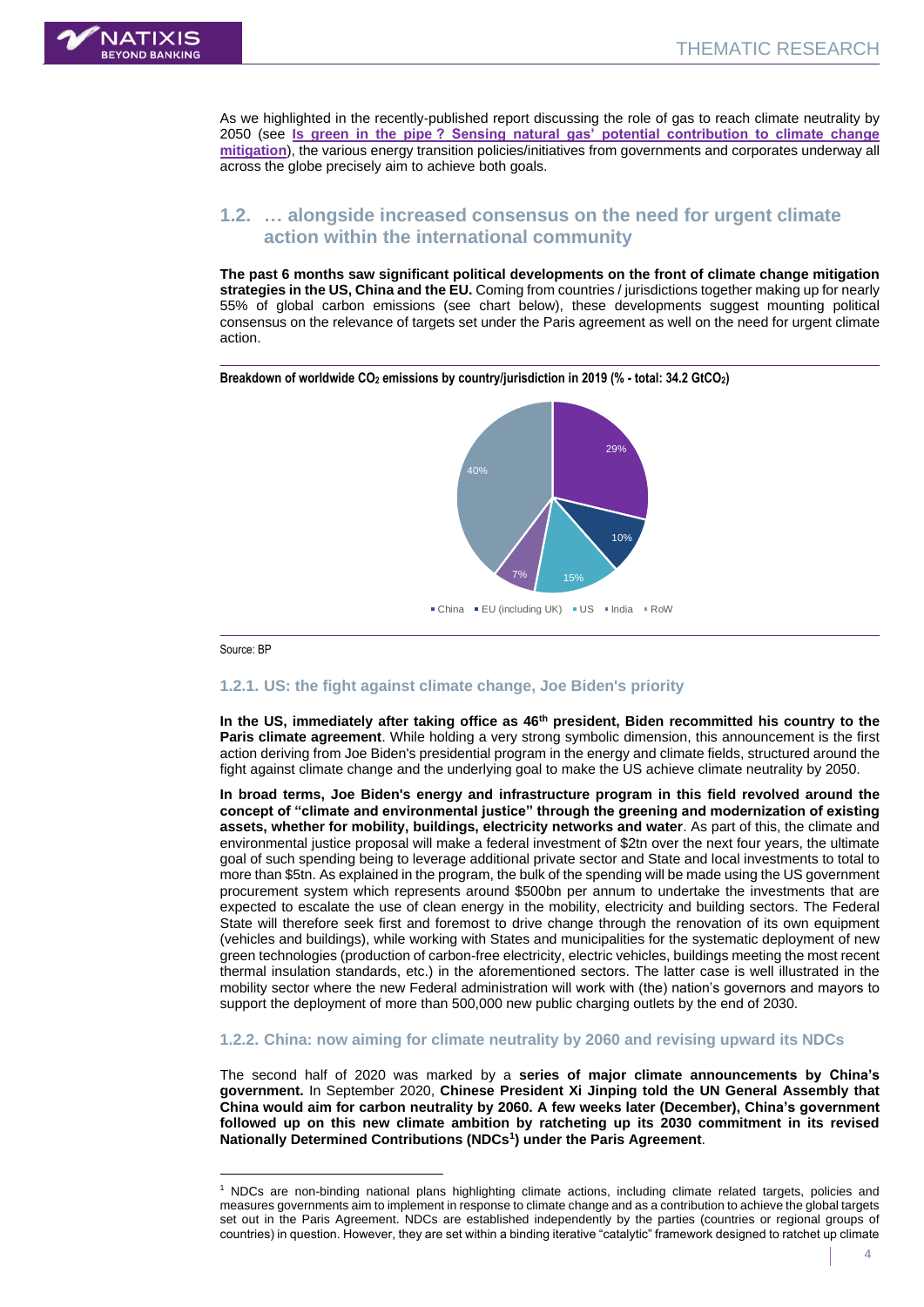

The **new targets** unveiled on that occasion are as follows:

i/ **Cut CO<sub>2</sub>** intensity of GDP by more than 65% from 2025 levels – compared to the earlier target of 60%-65%;

ii/ **Reach a non-fossil fuel (renewable and nuclear energy) share of 25% in primary energy** – compared to the earlier target of 20%;

iii/ **Increase forest stock by 6 bcm from 2005** – compared to the earlier target of 4.5 bcm and

iv/ **Raise combined wind and solar power capacity to 1,200 GW** – up from the installed capacity of 415 GW at the end of 2019.

#### **1.2.3. EU: lifting its carbon emissions reductions by 2030**

At the forefront of climate change mitigation initiatives since the signature of the Kyoto Protocol in 1997, **the EU recently raised its intermediate decarbonization targets so as to maximize chances of reaching climate neutrality by 2050**. This objective is at the heart of the European Green Deal announced in December 2019 by the freshly installed new European Commission headed by Ursula von der Leyen and in line with the EU's commitment to global climate action under the Paris Agreement<sup>2</sup>.

Last December, after months of intense negotiations among Member States, **the European Council reached an agreement for a more ambitious decarbonization of the European Union by 2030. By then, the objective is to reduce net greenhouse gas emissions not by 40% (compared with their 1990 level) but by 55%.** The setting of these more ambitious decarbonization objectives for the European Union was first officially mooted in December 2019 by the newly installed European Commission when it presented its Green Deal. At the time, it met with opposition from several Member States, which spurred intense negotiations at European Council level before an agreement was eventually reached.

## **2. Increased use of carbon markets to progress towards climate neutrality**

It is against such backdrop of mounting decarbonization ambition that **carbon cap-and-trade markets are increasingly perceived as key enablers of energy transition policies.** While they should remain limited to regional initiatives in the US, these markets, despite very different stages of development, are called upon to play a central role in the decarbonization of the economy in China and in the EU.

## **2.1. Basics of carbon cap-and-trade markets**

In broad terms, **a carbon cap-and-trade system is a common term for a government-led regulatory program designed to limit, or cap, the total level of CO<sup>2</sup> emissions, as a result of industrial activity.** 

Such program can work in a number of ways. The most common functioning is through **a central authority (usually a governmental body) which allocates or sells a limited number of carbon allowances that allow a discharge of a specific quantity of CO<sup>2</sup> emissions in the atmosphere over a set time period.**  Carbon emitters are required to hold permits in amount equal to their emissions. Emitters that want to increase their emissions must buy allowances from others willing to sell them. Companies/installations reducing their emissions are entitled to sell any excess allowances.

In practice, **these markets can be organized in very different ways from one jurisdiction to another depending on whether**:

i/ **The cap-and-trade system covers one or more sectors or all sectors of the economy**;

ii/ **Carbon allowances are allocated free of charge or must be fully purchased through explicit auction mechanisms**. The former caser can correspond to a benchmark system where, for the sectors / installations concerned, CO<sup>2</sup> emissions only become "payable" above a certain threshold (see below for China).

Recent experience shows that **these patterns evolve over time. Carbon cap-and-trade programs enjoy a very evolutionary nature, with sector coverage being generally expanded alongside free allocations of allowances being gradually stopped and replaced by increasingly restrictive explicit auctions.**  Given its carbon footprint, which is both significant (see above) and easy to measure at the facilities' level, the electricity generation sector is generally the first covered by carbon cap-and-trade markets. Under such

action over time. Once states have set their initial NDCs, these are expected to be updated on a 5-year cycle. Biennial progress reports are to be published that track progress toward the objectives set out in states' NDCs.

 $2$  While officially set by the European Commission, this objective is not yet officially declared by all Member States. It is nonetheless worth mentioning that several Member States including Denmark, France, Germany and Hungary have already enshrined in law their country's pledge to reach carbon neutrality by 2050. The Spanish Parliament is currently processing a Climate Change and Energy Transition Bill, which aims to achieve climate neutrality by 2050.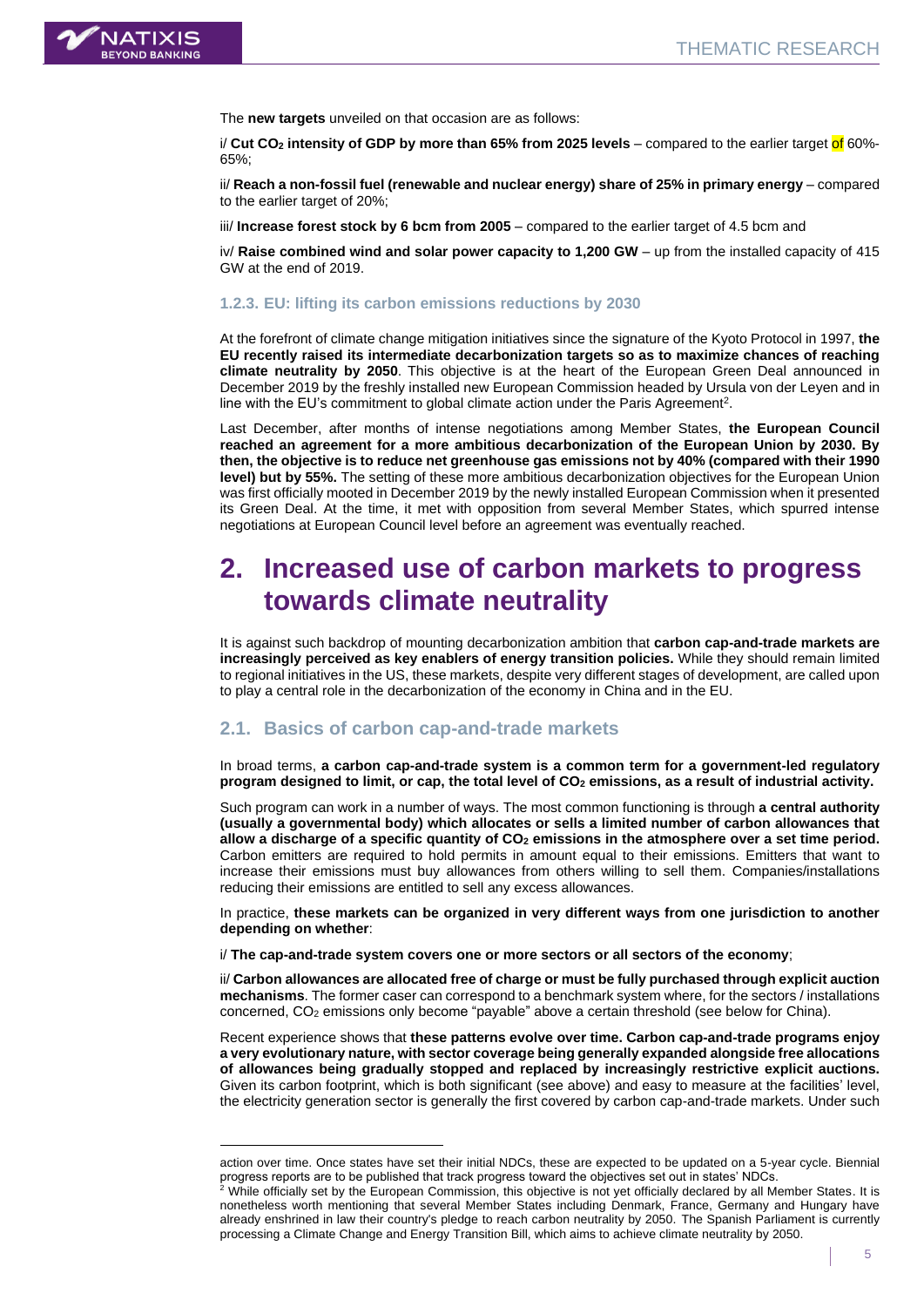

evolving scheme, "carbon constraint" gradually spreads to all economic activities, ultimately promoting investment in technologies that reduce/eliminate the carbon footprint of the sectors / installations concerned.

All in all, **what initially works as a tax "internalizing" the cost of an environmental externality for the company/facility concerned ultimately becomes an incentive to invest in low-carbon technologies/processes**.

## **2.1.1. Pros and cons of carbon cap-and-trade markets**

**On paper, cap-and-trade systems for carbon emissions are often presented as the most economically relevant solution to the climate externalities of the various sectors covered by the scheme.** Indeed, whilst it sets a limit in the volume of carbon that the latter can emit, this system also leaves the economic actors concerned the choice between purchasing allowances corresponding to their actual emissions and making investments aimed at reducing or even eliminating these emissions.

**Critics of these programs point to the various problems that they have confronted**, such as weak emissions caps, volatility in emissions allowance prices, overly generous allocations of emissions allowances to strategically important entities, **all issues resulting in limited carbon emissions reductions**. **However, a detailed analysis of these problems reveals that their origin is above all of political/regulatory nature.** As these markets have the ultimate economic effect of causing carbonintensive sectors to internalize their climate externality, climate authorities are often reluctant to set from the start very restrictive emission caps for the sectors concerned, for fear of a negative impact, taking the form of incremental cost being ultimately passed to the end customer in an insufficiently competitive market or lower cost competitiveness on the world markets of the "domestic" sectors/facilities covered by the scheme.

In other words, **the effectiveness of a carbon cap-and-trade market in the decarbonization of the economy ultimately relies on the political will underpinning the implementation of this mechanism.**

## **2.2. US carbon markets: a set of State/regional initiatives unlikely at this stage to reach nation-wide level**

**On the side of the United States**, the country's federal structure as well as the absence of a strong consensus around climate change mitigation at national level (at least until Joe Biden's election) accounts for **initiatives in the field of carbon cap-and-trade markets having remained thus far at States' level, usually as part of regional or even transnational initiatives**.



**US: State carbon pricing initiatives**

Source: Priceoncarbon.org

The map above shows the various **initiatives taken by States in the field of carbon taxation and capand-trade systems**. The latter have so far only been implemented in **15 states, taking two main forms:**

i/ **A pioneer State in this field, California set up the first carbon market in 2013 that has evolved over time to cover the main carbon emitting sectors (power generators, refineries and other large emitters) as well as various greenhouse gases**<sup>3</sup> . Alongside the development of its own trading system,

<sup>3</sup> The resulting cap-and-trade program now applies to almost 85% of California's greenhouse gas emissions.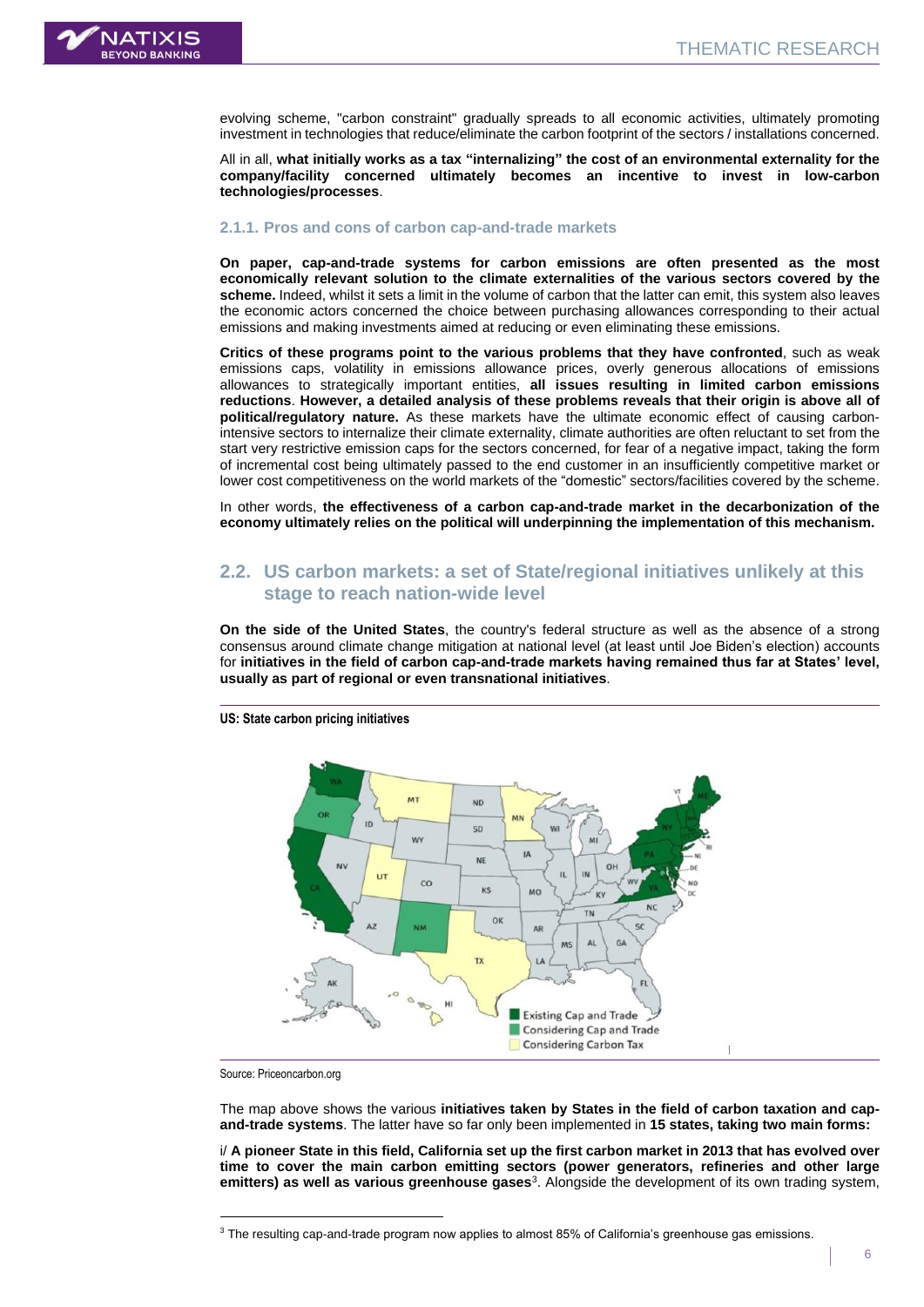

California entered a partnership with Canadian provinces British Columbia, Nova Scotia, and Quebec through the Western Climate Initiative (WCI);

ii/ **The Regional Greenhouse Gas Initiative (RGGI) is a cooperative effort among the states of Connecticut, Delaware, Maine, Maryland, Massachusetts, New Hampshire, New Jersey, New York, Rhode Island, Vermont, and Virginia to cap and reduce carbon emissions from the power sector**. RGGI compliance obligations apply to fossil-fueled power plants 25MW and larger within the ten-state region. As of 2021, Pennsylvania is pending RGGI membership with an anticipated start in early 2022.

Pennsylvania recently joining RGGI suggests greater consideration of climate issues at State level. However, as the above map illustrates, on this issue, the gap between the coastal states and the rest of the country is striking. Characteristically, yet ambitious for the electricity sector (ambition of carbon neutrality targeted by 2035), the program drawn up by Joe Biden in the energy and climate fields for the recent presidential elections does not provide for the establishment of a federal emissions carbon market. It is therefore probable that **the realization of Joe Biden's program in the areas of climate change and energy supply will rely on a combination of actions at the Federal level (investment program in public equipment aimed at decarbonizing mobility and supply electricity for Federal sites) and actions at State level (investments in local energy infrastructure, possible extension to other States and toughening of existing carbon cap-and-trade systems).**

## **2.3. China's carbon market: a lenient, benchmark-based scheme covering power producers, for the time being**

In the wake of its announcements on the climate front in autumn 2020 (see above), China completed its recent pilot initiatives in the field of carbon cap-and-trade<sup>4</sup>, with the launch, effective since February 1, 2021, of a national program. For the moment, **this scheme only concerns the power generation sector, which however represented 40% of national emissions, more than twice the size of the EU ETS, until then the world's largest carbon market.**

**In practice, this market concerns 2,225 installations across China with annual emissions of at least 26,000 tCO<sup>2</sup> or 10,000 tons of standard coal equivalent energy consumption**. It operates on the basis of a benchmark of 877 kgCO<sub>2</sub>/MWh for standard coal plants over 300 MW and 979 kgCO<sub>2</sub>/MWh for standard coal plants below 300 MW. For less common plants that burn coal gangue and coal water slurry, the benchmark is 1,146 kgCO<sub>2</sub>/MWh, while for gas-fired plants it is 392 kgCO<sub>2</sub>/MWh. Under the scheme, China's power operators will have to buy emissions permits if their plant exceeds these carbon intensity benchmarks.

**The entry into force of this carbon cap-and-trade marks a new stage in China's climate policy.** In fact, the limitation of this market to the power generation sector alone should only be temporary, with the future inclusion of carbon-intensive industrial sectors (refining, steel production, chemicals). **However, it is unlikely that in its current form, the market will severely penalize utilities and, above all, guide investments in new generation capacities outside of coal.** China, which depended on this fossil fuel for 65% of its electricity production in 2019, does not intend to phase out from coal in a foreseeable future, on the model of the policy currently pursued in Germany. Characteristically, approvals for new coal projects in China increased in 2020 with plans for 40.8 GW of new coal plants - equivalent to the entire coal generation fleet of South Africa - being proposed in the sole H1. In this perspective, the definition of emissions benchmarks would serve mainly to orient investments in the electricity sector towards the most efficient coal capacities from a thermal point of view. For instance, new, "ultra-supercritical" coal-fired plants achieve a net thermal efficiency of around 48% with induced CO<sub>2</sub> emissions of 700 kgCO<sub>2</sub>/MWh, to compare with old coal-fired plants displaying much lower efficiency rates (circa 38%) and accordingly much higher carbon intensities (circa 900 kgCO2/MWh).

**Observers nonetheless point to the scheme offering a working basis to go much further in decarbonizing the Chinese economy**, starting with the electricity sector before extending to the aforementioned CO2-intensive industrial activities.

## **2.4. EU ETS: more stringent rules expected under phase 4 to reflect revised emissions reductions targets**

### **EU raising its decarbonization ambitions by 2030 came a few days before the entry into force of phase 4 (2021-2030) of the EU ETS.**

Set up in 2005, the EU ETS was until the start of this month the world's first international emissions trading system. Since inception, its primary vocation has been to enable the EU to reduce its greenhouse gas emissions (-40% reduction targeted by 2030 from 1990 levels until December 2020, now -55% from the same base levels) and, in so doing, help Europe progress towards carbon neutrality by 2050.

7

<sup>4</sup> China had since 2011 developed pilot emission trading platforms in nine cities and provinces.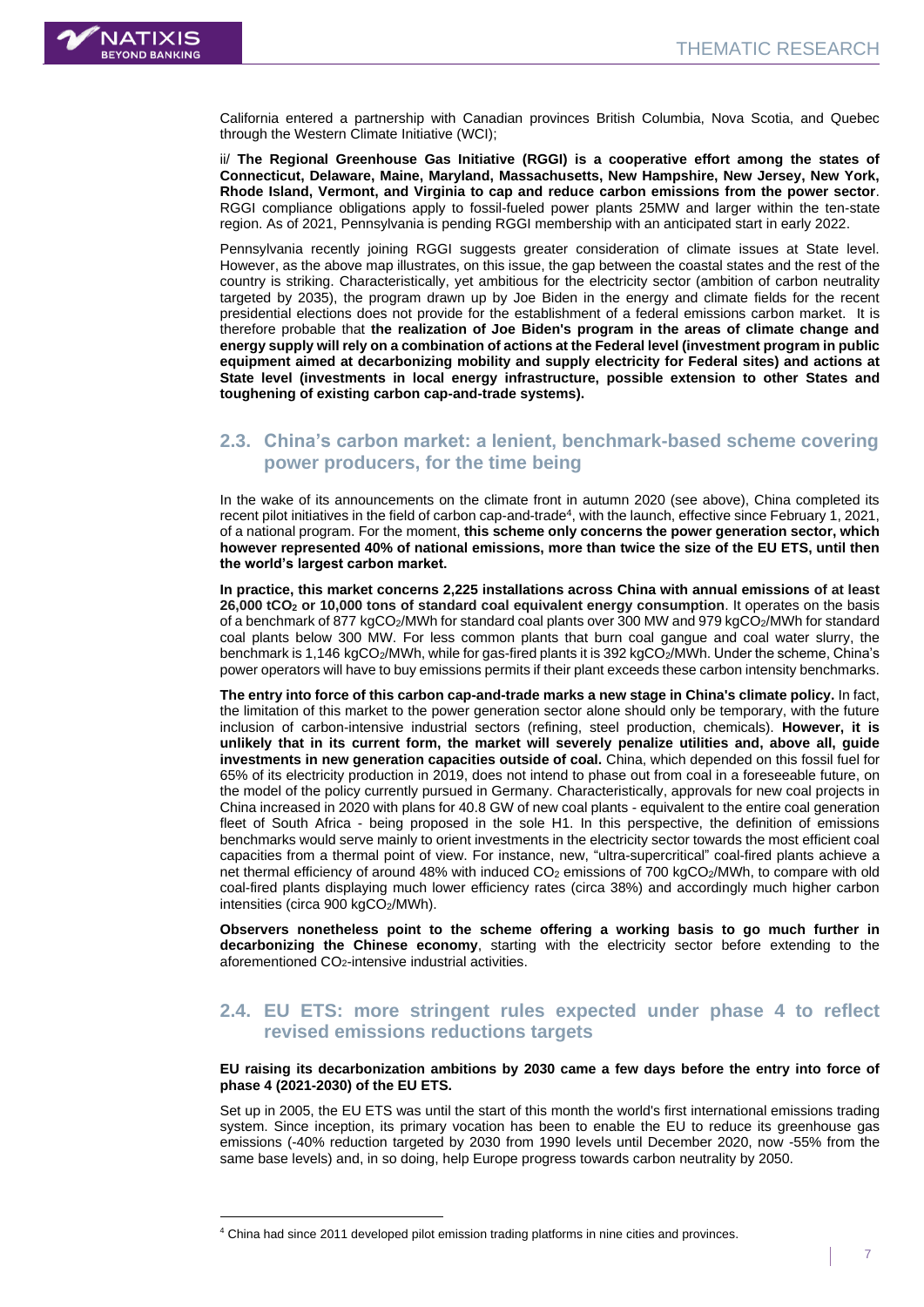

## **2.4.1. A long maturation process since 2005 (phases 1, 2 and 3)**

As the table below illustrates, since inception in 2005, **the EU ETS has undergone various transformations** aimed at enlarging the scope of emissions covered and favoring the emergence of carbon price signals incentivizing the use of the least CO<sub>2</sub>-intensive technologies and processes, this through:

i/ **The gradual enlargement of the EU ETS' scope,** resulting in 45% of EU's carbon emissions now being covered by the scheme, but more importantly

ii/ **The introduction in 2013 of an EU-wide emissions cap which reduces linearly** (1.74% p.a. until 2021, 2.1% p.a. thereafter) and **the concomitant introduction of explicit auctions at national level for the allocation of carbon allowances.**

That being said, a clear **distinction has to be drawn for the time being between the power generation sector, on the one hand, which must cover all of its emissions by purchasing allowances put up for auction** and, on the other hand, **industrial sectors exposed to a risk of relocation in the event of an excessive increase in the carbon constraint** ("carbon leakage"). These sectors (steel, cement, glass, chemicals, pulp and paper, etc.) still continue to receive free allowances covering the major part of their CO<sub>2</sub> emissions. However, it should be noted (see below) that this system of free allocation of quotas is doomed to gradual extinction throughout phase 4 (2021-2030).

| <b>Timeframe</b>  | 2005                                                                                                               | Phase 1 | 2007 | 2008                                                                                | Phase 2 | 2012 | 2013                                                                                                                                                                                                                                 | Phase 3 | 2020 |
|-------------------|--------------------------------------------------------------------------------------------------------------------|---------|------|-------------------------------------------------------------------------------------|---------|------|--------------------------------------------------------------------------------------------------------------------------------------------------------------------------------------------------------------------------------------|---------|------|
| <b>Perimeter</b>  | CO2 emissions from power<br>generation and energy-intensive<br>industries (refining, steel manuf.,<br>cement. etc) |         |      | Inclusion of aviation in 2012<br>(for internal flights)                             |         |      | Inclusion of new sectors (aluminium<br>and part of the chemical industry) and<br>new gases (nitrous oxide and<br>perfluorocarbons)                                                                                                   |         |      |
| <b>Members</b>    | EU member states prior to 2004                                                                                     |         |      | Iceland, Norway and<br>Liechstenstein (EEA) joined in<br>2008                       |         |      | All EU Member States + FFA                                                                                                                                                                                                           |         |      |
| <b>Allocation</b> |                                                                                                                    |         |      | Allow ances majoritarily given for free, as set in the National Allocation<br>Plans |         |      | Introduction of an EL-wide<br>emissions cap which reduces<br>linearly year by year<br>End of allowances free of charge<br>for the power sector in 2013/<br>gradual phase out of allow ances free<br>of charge for industrial sectors |         |      |

#### **Main changes introduced in the EU ETS since its entry into force in 2005**

Sources: I4CE, Natixis

While gradually amending the ETS to make it suitable for serving the EU's decarbonization targets, **EU decisionmakers also had to cope with the impact of the market oversupply which developed as a result of the 2009 economic crisis** (allocation of allowances in 2009 based on an incorrect GDP growth scenario, EU's economy contracting by 5% that year).

**A series of measures were announced at the end of 2017 with the aim of bringing down excess allowances from over 1,700 tCO<sup>2</sup> at year end-2017 to less than 0.8 t tCO<sup>2</sup> by year-end 2030, namely:**

i/ **The linear EUA reduction factor will be 2.2 % from 2021** (vs. 1.74% previously), as proposed by the European Commission (EC);

ii/ **Each year from 2019 to 2023, 24% of the cumulative surplus of allowances will go to the Market Stability Reserve (MSR);** from 2023 the allowances held in the reserve above the total number of allowances auctioned during the previous year should be cancelled;

iii/ **Conditional lowering of the auction share by 3% of the total quantity if needed, to avoid application of the cross-sectoral correction factor** (this is between the 5 % proposed by Parliament and 2 % proposed by Council).

These measures were instrumental in **partially rebalancing the market but more importantly in restoring ETS' perceived ability to play a meaningful role in the EU economy's decarbonization**. These elements account for the spectacular rise in carbon prices throughout 2018, from €7/t in January to €25/t in September, and then for EU carbon allowances trading on average at €26/t over the past two years (see chart below). Such trend is all the more remarkable considering the various sources of uncertainty market players have had to face over the past two years (timing and implications of the Brexit on the EU ETS, impact on the sanitary and economic crisis on the supply-demand balance, etc.).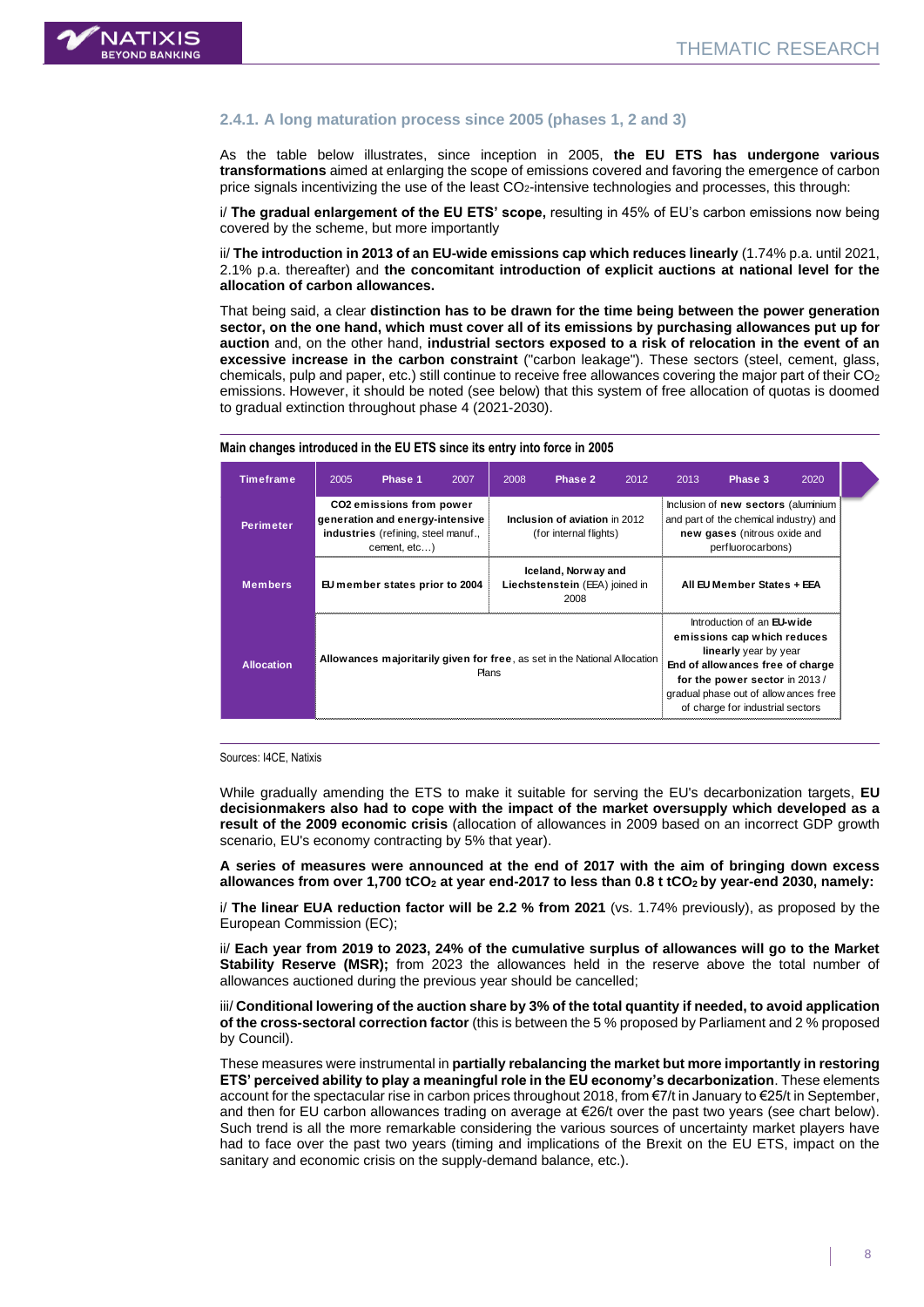

#### **EU ETS: trend in carbon allowance price (€/t) since 2017**



Source: Bloomberg

### **2.4.2. What to expect for ETS phase 4**

The abovementioned measures announced at the end of 2017 to rebalance the EU ETS were part of a general market design aiming to achieve a 40% cut in greenhouse gas emissions by 2030 from 1990 levels. **Rules governing ETS phase 4 which entered into force last January 1 therefore need to align with the -55% cut in greenhouse gas emissions now targeted by 2030.**

It is against such backdrop that the **EC launched last fall a public consultation with a view to adapting the ETS to EU's new decarbonization objective for 2030**. The EC is scheduled to present legislative proposals in the summer. Some changes will likely be enacted sooner than others, experts say, in order to give European industry as much time as possible to adjust to the new emissions limits before 2030 arrives.

### **The considered changes go in three main directions:**

i/ **Inclusion of new sectors in the ETS**. The EC wants to add emissions from intra-EU shipping, while also considering inclusions of sectors such as buildings, road transport, as well as potentially all fossil fuel-burning activities. Alternatively, the consultation says these sectors could be covered by a new ETS, possibly linked to the existing scheme.

ii/ **Fewer free allowances**. The EC considers accelerating the **reduction of the volumes of free allowances to sectors subject to the carbon leakage risk**. Furthermore, free allowances could be "replaced" by the EU's plan to impose carbon cost on imported goods in some of the sectors subject to the carbon leakage risk (through the considered carbon border adjustment mechanism- CBAM<sup>5</sup>), or only given to companies that invest in emissions cuts.

iii/ **Supply cuts**. Such cuts could be implemented through various channels, namely **faster cap cuts** than the -2.2% p.a. agreed on in 2017<sup>6</sup> **and/or more aggressive use of the MSR** (see above) that is currently used to gradually reduce the volume of excess allowances by removing from the market a fixed portion of total permits put up for auction (currently 24% p.a. up until 2023). Another option considered by the EC is the mandatory cancellation of allowances pertaining to polluting power plants upon closure.

### **2.4.3. Carbon prices should continue their upward trajectory**

Although partly accounted for by specific atmospheric conditions encountered in Europe<sup>7</sup>, the recent rise **in EUA prices to record levels** (**€40/t** - see above) **reflects the growing anticipation by market participants that the amendments to ETS phase 4 are likely to result in scarcer allowances at substantially higher prices up until 2030.**

Last December, as part of a webinar organized by Vivid Economics at the request of the European Commission, in the context of a review of the EU ETS ahead of planned legislation expected in June 2021, **a group of analysts provided price forecasts by 2030 ranging from €56/t to €89/t** (see table below). Whether these price estimates will be met is likely to be affected by a series of exogeneous factors (magnitude of EU economy's recovery once the pandemic is over, pace of renewable capacity additions,

<sup>5</sup> Put forward as early as December 2019 by EC president Ursula von der Leyen, the proposed introduction of this CBAM continues to a raise a series of key questions and its concrete implementation remains unclear at this point. The CBAM taking the form of a carbon tax on import would raise an issue of compatibility with existing WTO rules although we understand that such mechanism could be covered by exceptions from the latter. A majority of market observers consider that the CBAM is likely to be implemented through the joint introduction on a carbon tax on imports AND domestic production, which would practically imply customs duty on imports as well as the extension of the ETS. Under such scheme, sectors currently benefiting from the carbon leakage rule would cease to receive carbon allowances free of charge.

<sup>6</sup> To implement such cap cuts, the EC considers an amendment of the linear reduction factor to meet the higher 2030 target of at least 55% or a one-off reduction of the cap.

 $7$  Recent cold snap triggering the use of thermal power plan and incremental demand for carbon allowances.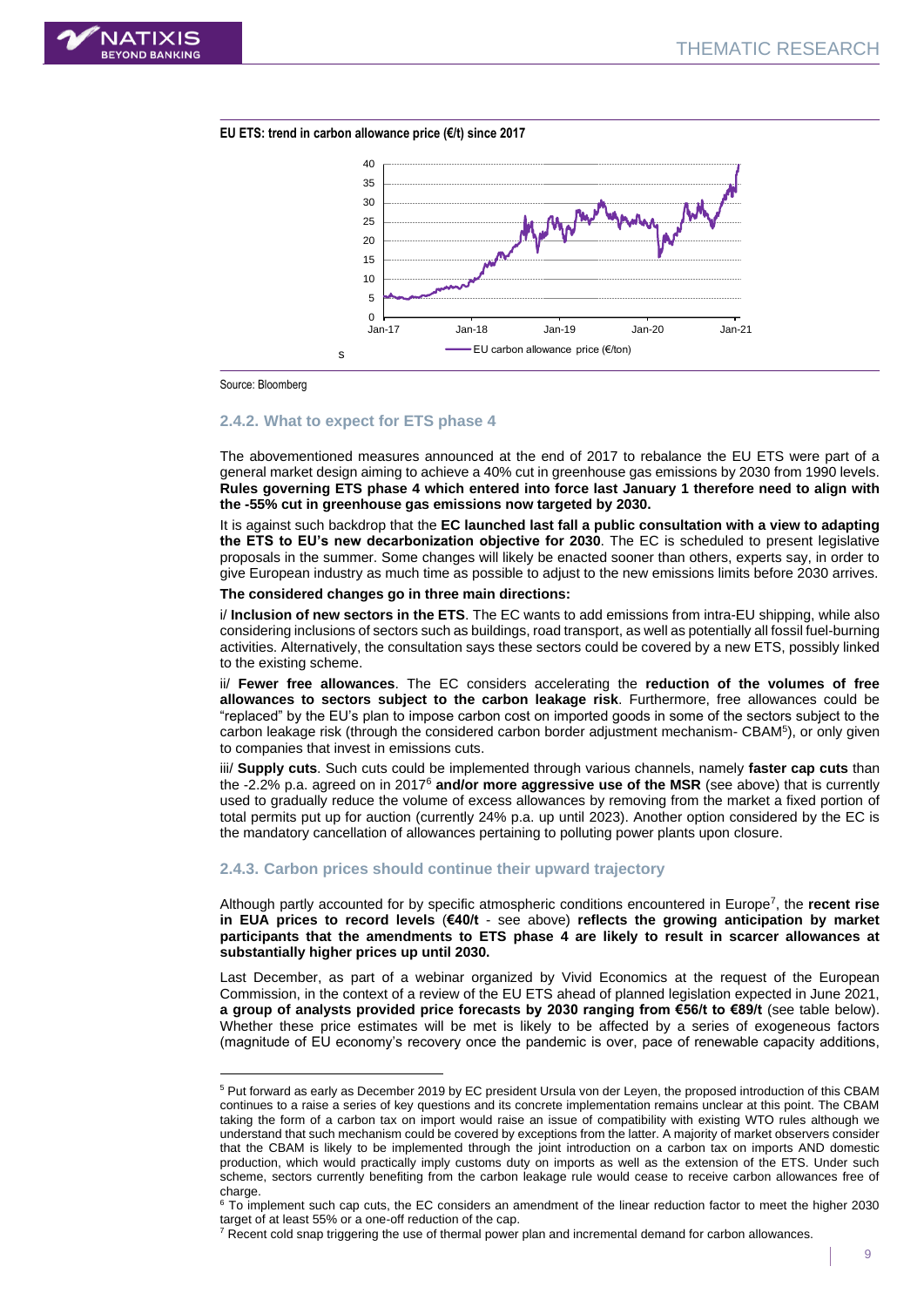

substantial breakthroughs affecting low-carbon technologies/processes, etc.). **However, the consensus around a significant long-term increase in EUA prices reflects clear policy aims by the EU to tighten supply of allowances over time and use the ETS to get 27-member block on track to achieve climate neutrality by 2050 , including the possibility to expand the system to new sectors.**

| <b>Research entity</b>  | 2030 EUA price forecast<br>(E/t) |
|-------------------------|----------------------------------|
| <b>ICIS</b>             | 56                               |
| <b>BNEF</b>             | 79                               |
| Energy aspects          | 65                               |
| Refinitiv               | 89                               |
| EUA price at 31/12/2020 |                                  |

Sources: SP Global, Bloomberg

**These expectations seem to us to be well grounded, insofar as the consensus is growing within the EU around the urgency of climate action and that only strong action on the quantities of allowances authorized and their price will allow the ETS to take a new step in the decarbonization of the European economy.**

On its way to achieve carbon neutrality by 2050, the EU is slightly ahead of the intermediary targets it has set for itself. **By 2018, EU greenhouse gas emissions had been reduced by 23% from 1990 levels. Alongside general factors including continued modernization of the EU economy, accelerated growth of renewable energies displacing thermal power generation in wholesale electricity markets, the EU ETS certainly played its part in this achievement albeit to an extent difficult to gauge and all**  in all probably limited. In the power generation sector, the rise in CO<sub>2</sub> prices in 2018 contributed in Germany to plunging gross margins for coal-based generation after taking into account the cost of acquiring emission allowances (clean dark spreads - CDS) in deep negative territory (-€10/MWh or below – see graph below). This movement has led some utilities to close some of their coal-fired power plants and to consider reconversion to allow these assets to continue to play a role in the ongoing energy transition<sup>8</sup>.



Source: Bloomberg

**From this angle, there is a consensus around the fact that reaching the new target of 55% reduction in greenhouse gases by 2030 will involve efforts, but also greater technological leaps than those observed over the period 1990-2020.** Despite their modernization over the past three decades, certain sectors (industry and mobility) continue to heavily rely on fossil fuels used as a feedstock (case of chemicals and steel manufacturing) and/or as an energy vector (case of the mobility sector) and as such are considered "hard to abate". Together these sectors still make up for nearly 50% of EU's  $CO<sub>2</sub>$  emissions (of which around

<sup>&</sup>lt;sup>8</sup> The example of the coal-fired power station operated by Vattenfall in Moorburg near Hamburg is emblematic. Last month, the Swedish electrician announced that they had signed a letter of intent with Mitsubishi Heavy Industries, Shell and Warme Hamburg to launch a 100 MW green electrolysis project at the site. In addition to the development of an electrolyser powered by solar and wind energy, the project aims to create a green energy hub with the development of a logistics chain, which could include hydrogen storage infrastructure, but also the transformation of part of the existing gas networks to transport the hydrogen thus produced to commercial and industrial sites.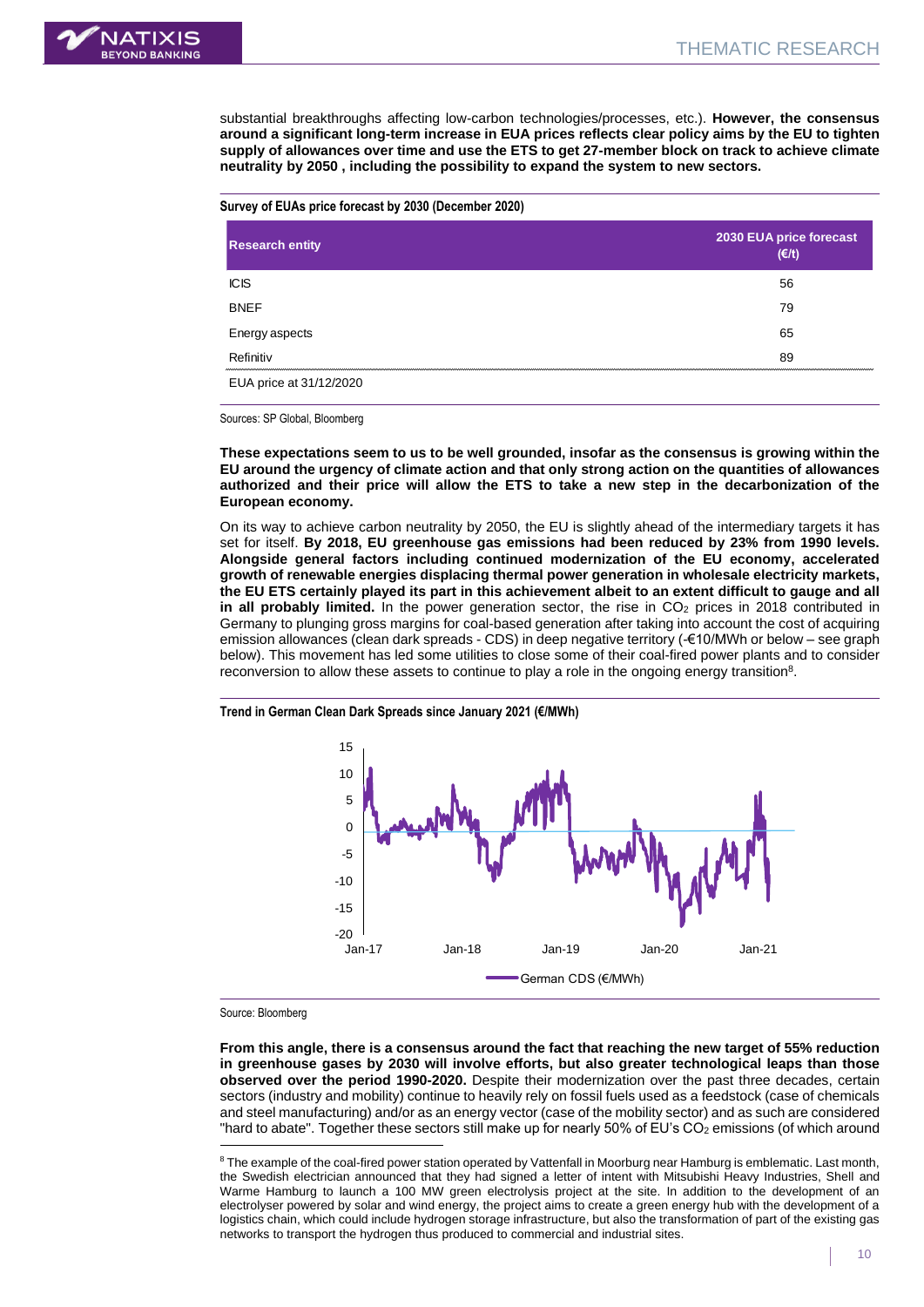

25% for road transport, now nearly at par with the power generation sector – see chart below). From the perspective of the considered amendments to the EU ETS, these data are telling. They show that the achievement of significant progress in the decarbonization of the EU economy will continue to rely on the exit from fossil fuels in power generation in favor of now proven technologies (nuclear and renewable energies) in the next 5-10 years, but even more on the transformation of the abovementioned hard-to-abate sectors.



\* *Sectors followed by an asterisk are presently covered by the ETS*

Source: European Environment Agency

### **To achieve this, the development of carbon price signals will be crucial to**

**i/ Allow these sectors to gradually internalize the cost of their climate externality and then** 

**ii/ Incentivize the switch to low-carbon technologies/processes. In this respect, carbon prices are called upon to bridge the cost competitiveness gap between emerging low-carbon technologies/processes and those based on fossil fuels.**

Still very carbon-intensive (worldwide median level of Scope 1 and 2 emissions of 9kgCO2/kgH2), the hydrogen production sector offers a good illustration of how CO<sub>2</sub> prices can help emerging, low-carbon processes achieve cost parity with established, carbon intensive ones. According to BNEF and the Hydrogen Council, carbon price levels of the order of \$50- \$70/ton would allow methane reforming units equipped with CCS (carbon capture and storage) processes to achieve economic viability (see **[Low-carbon](https://gsh.cib.natixis.com/our-center-of-expertise/articles/low-carbon-hydrogen-sensing-the-path-to-large-scale-deployment) hydrogen: sensing the path to large-scale [deployment](https://gsh.cib.natixis.com/our-center-of-expertise/articles/low-carbon-hydrogen-sensing-the-path-to-large-scale-deployment)**).

With this in mind, its is clear that **the inclusion of land transport in ETS' scope would help bridge the current cost gap between ICE (internal combustion engine) vehicles on the one hand, and the various types of electric vehicles (battery electric vehicles - BEVs - and fuel cell electric vehicles - FCEVs<sup>9</sup> ), on the other hand**, in particular in the heavy-duty segment (buses, trucks, etc.) (see **[Decarbonizing the](file:///C:/Users/tcuilliere/AppData/Local/Microsoft/Windows/INetCache/Content.Outlook/08L6NF1I/%25URLDOCUMENT%25)  [light mobility segment: Li-Ion Vs. Hydrogen Vehicles](file:///C:/Users/tcuilliere/AppData/Local/Microsoft/Windows/INetCache/Content.Outlook/08L6NF1I/%25URLDOCUMENT%25)**).

From this perspective, the current consensus is around the **EC pushing for ETS reform not only to support (much higher) allowance prices, but also, in a correlated manner, to gradually dry up the volume of allowances auctioned throughout phase 4. In doing so, the EC will create conditions for the undertaking of decarbonization investments to become inescapable for the abovementioned hard-to-abate sectors.**

<sup>&</sup>lt;sup>9</sup> FCEVs are generally referred to as hydrogen vehicles, for the fuel cell is hydrogen fueled.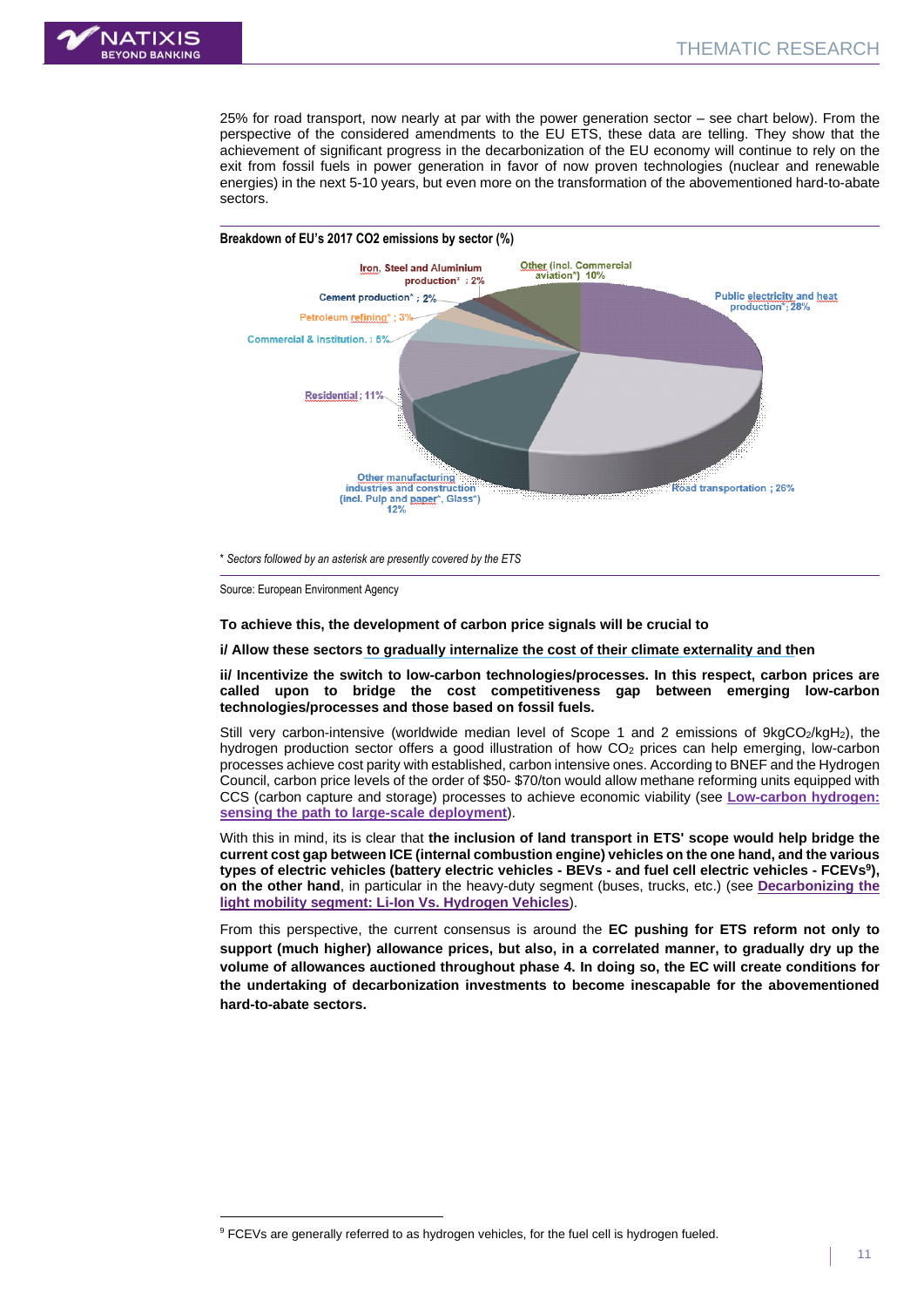

# **NatixisCIB Research (non-independent research)**

### **Head of CIB Research**



**Jean-François Robin** +33 1 58 55 13 09

[jean-francois.robin@natixis.com](mailto:jean-francois.robin@natixis.com)

## **REAL ASSETS / ENR Head of REAL ASSETS Research Thibaut Cuillière** +33 1 58 55 80 56 thibaut.cuilliere@natixis.com **Energy transition & Commodities <b>All and Strandfully Commodities High Yield** Base & precious metals **Base & precious metals C** and **C** and **C** and **C** and **C** and **C** and **C** and **C** and **C** and **C** and **C** and **C** and **C** and **C** and **C** and **C** and **C** and **C** and **C** and **C** and **C** and **C** an **Bernard Dahdah Joel Hancock Kirill Talai**  $+44\ 20\ 321\ 691\ 31$   $+44\ 20\ 321\ 696\ 48$   $+33\ 1\ 58\ 55\ 06\ 54$ [bernard.dahdah@natixis.com](mailto:bernard.dahdah@uk.natixis.com) joel.hancock@natixis.com [kirill.talai@natixis.com](mailto:kirill.talai@natixis.com) **Hospitality Infrastructure, Green & Hybrids Philippe Suchet Ivan Pavlovic Ivan Pavlovic Ivan Pavlovic Radek Jan**  $+33158554503$   $+33158558286$   $+33158558286$   $+33158551468$ philippe.suchet@natixis.com ivan.pavlovic@natixis.com radek.jan@natixis.com **Infrastructure & Natural resources Real Estate Benoît Maynard Stéphanie Dossmann Jennifer De Almeida** +33 1 58 55 90 24 +33 1 58 55 14 31 +33 1 58 55 26 18 [benoit.maynard@natixis.com](mailto:benoit.maynard@natixis.com) stephanie.dossmann@natixis.com jennifer.faucon@natixis.com **Tech & Data Specialist Micaella Feldstein Eric Benoist**  $+33$  1 58 55 80 83  $+44$  20 32 16 93 97 micaella.feldstein@natixis.com eric.benoist@natixis.com **Sales team France** Institutional investors +33 1 58 55 80 36 Corporates / BPCE retail network +33 1 58 55 81 80 **Sales team International** Austria/Zurich +33 1 58 55 08 43 +33 1 58 55 61 00 Netherlands +33 1 58 55 08 43 BeSwiLux **120 1246 +33 1 58 55 83 96** Nordics +44 203 216 9246 Central Banks +33 1 58 55 82 61 Spain/Portugal +34 91 791 75 21

Germany +49 69 91507 7300 Singapore +65 6228 5629 Hong-Kong +85 2 3900 84 32 Tokyo +81 3 3592 7550 Italy +39 02 00 66 71 11 UK & Ireland +44 203 216 9249

US +1 212 891 6281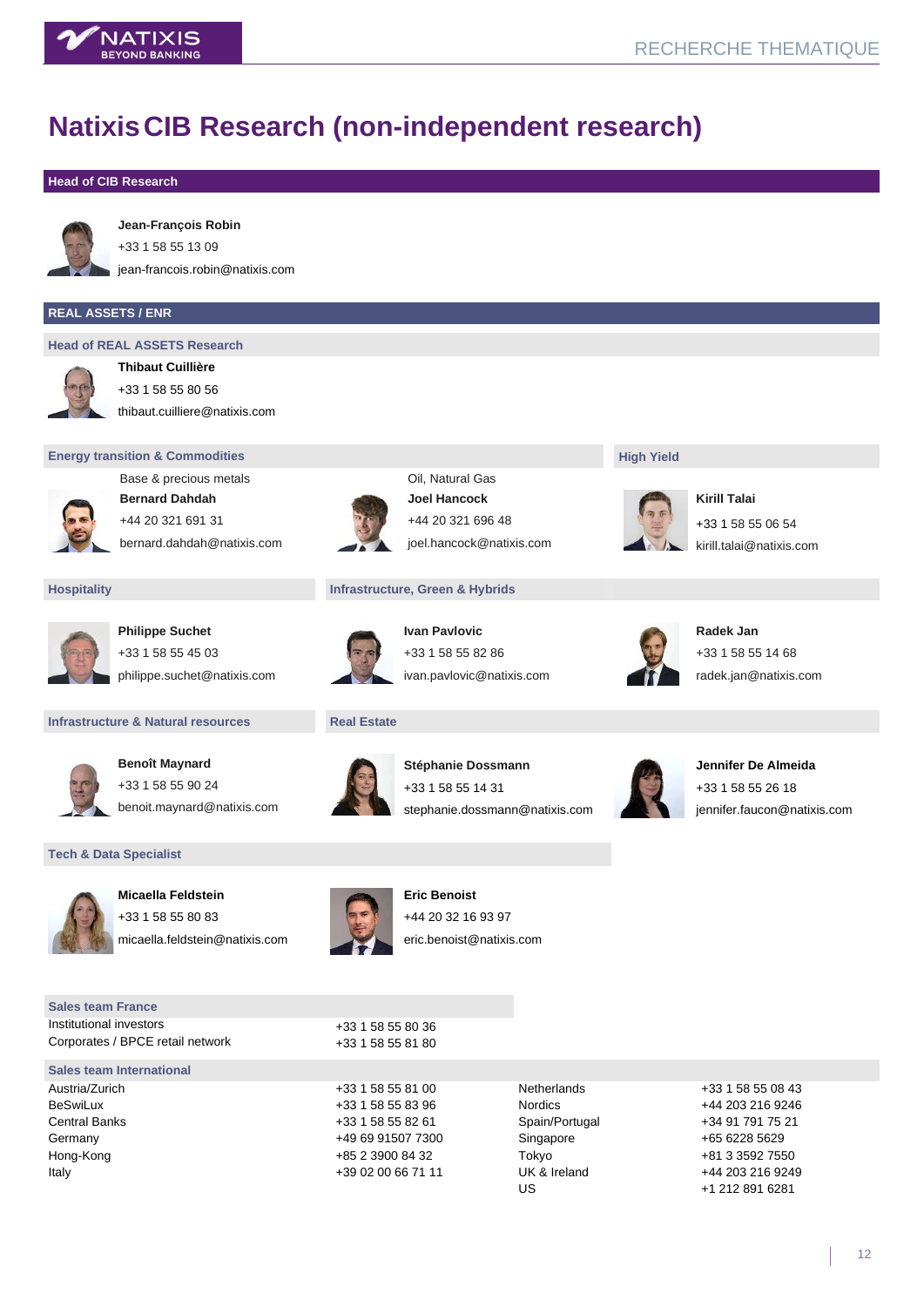

## **Disclaimer**

This marketing communication and the information contained in this publication and any attachment thereto is exclusively intended for a client base consisting of professionals, eligible counterparties and<br>qualified investo

This document and any attachment thereto are strictly confidential and cannot be divulgated to a third party without the prior written consent of Natixis. If you are not the intended recipient of this document<br>and/or the a

Reference prices are based on closing prices (if mentioned in this document).

Distribution, possession or delivery of this document in, to or from certain jurisdictions may be restricted or prohibited by law. Recipients of this document are required to inform themselves of and comply<br>with all such r

This document has been developed by our economists. It does not constitute a financial analysis and has not been developed in accordance with legal requirements designed to promote the independence<br>of investment research.

This document and all attachments are communicated to each recipient for information purposes only and do not constitute a personalized investment recommendation. They are intended for general<br>distribution and the products

Under no circumstances should this document be considered as an official confirmation of a transaction to any person or entity.

This document and any attachment thereto are based on public information and shall not be used nor considered as an undertaking from Natixis.

Natixis has neither verified nor carried out independent analysis of the information contained in this document. Accordingly, no representation, warranty or undertaking, either express of this document or as to the reasona

Prices and margins are indicative only and are subject to change at any time without notice depending on, inter alia, market conditions. Past performances and simulations of past performances are not a<br>reliable indicator a notice.

The statements, assumptions and forecasts contained in this document reflect the judgment of its author(s), unless otherwise specified, and do not reflect the judgment of any other person or of Natixis.<br>The information con

Natixis shall not be liable for any financial loss or any decision taken on the basis of the information disclosed in this presentation and Natixis does not provide any advice, including in case of investment<br>services. In the transaction, its risk factors and rewards.

All of the views expressed in this report accurately reflect the author's personal views regarding any and all of the subject securities or issuers. No part of author compensation was, is or will be, directly or<br>indirectly

(Natixis may have Conflicts of Interest : Natixis may from time to time, as principal or agent, be involved in a wide range of activities globally, have positions in, or may buy or sell, or act as market maker in any secur

The stocks/companies mentioned might be subject to specific disclaimers. Please click on the following link to consult them: <https://www.research.natixis.com/GlobalResearchWeb/main/globalresearch/DisclaimersSpecifiques>

Natixis is supervised by the European Central bank (ECB).

Natixis is authorized in France by the Autorité de Contrôle Prudentiel et de Régulation (ACPR) as a Bank -Investment Services Provider and subject to its supervision.

Natixis is regulated by the Autorité des Marchés Financiers in respect of its investment services activities.

Natixis is authorized by the ACPR in France and regulated by the Financial Conduct Authority (FCA) and the Prudential Regulation Authority in the United Kingdom. Details on the extent of regulation by<br>the FCA and the Prude

In Germany, NATIXIS is authorized by the ACPR as a bank – investment services provider and is subject to its supervision. NATIXIS Zweigniederlassung Deutschland is subject to a limited form of regulation<br>by the Bundesanst

Natixis is authorized by the ACPR and regulated by Bank of Spain and the CNMV (Comisión Nacional del Mercado de Valores) for the conduct of its business under the right of establishment in Spain. Natixis is authorized by the ACPR and regulated by Bank of Italy and the CONSOB (Commissione Nazionale per le Società e la Borsa) for the conduct of its business under the right of establishment in **Italy** 

Nativis, a foreign bank and broker-dealer, makes this report available solely for distribution in the Unidel States to major U.S. institutional investors as defined in Rule 15a-6 under the U.S. exercities Americas Mathia M <http://research.intranet/GlobalResearchWeb/main/globalresearch/DisclaimersSpecifiques>

In Canada, Natixis operates through Natixis Canada Branch which is supervised and regulated by the Office of the Superintendent of Financial Institutions (OSFI) as a Foreign Bank Branch (Schedule 3–<br>Lending only) . Natixis structured to be in compliance with such exemption.

Natixis Japan Securities Co., Ltd. (NJS) is a Financial Instruments Business Operator (Director General of Kanto Local Finance Bureau (Kinsho) No. 2527 and is supervised by the Financial Services<br>Agency. NJS is a member of

In Hong Kong, this document is for distribution to professional investors only (as defined in the Securities and Futures Ordinance (Cap.571) of Hong Kong and any rules made under that Ordinance).

Natixis Singapore branch is regulated by the Monetary Authority of Singapore. This document is intended solely for distribution to Institutional Investors, Accredited Investors and Expert Investors as defined<br>in Section 4A

In Mainland China, Natixis Shanghai branch and Natixis Beijing branch are regulated in the PRC by China Banking and Insurance Regulatory Commission, the People's Bank of China, and the State<br>Administration of Foreign Excha

In Taiwan, Natixis Taipei Branch is regulated by the Taiwan Financial Supervisory Commission. This document is intended solely for distribution to professional investors in Taiwan for reference only.

In South Korea, this research material has been provided to you without charge for your convenience only. All information contained in this material is factual information and does not reflect any opinion or<br>judgment by Na

In Australia, Natixis has a wholly owned subsidiary, Natixis Australia Pty Limited ("NAPL"). NAPL is registered with the Australian Securities & Investments Commission and holds an Australian Financial<br>Services License (No

Natixis S.A. is not an Authorised Deposit-Taking Institution under the Australian Banking Act 1959, nor is it regulated by the Australian Prudential Regulation Authority. Any references made to banking in<br>the document refe

Natixis is authorized by the ACPR and regulated by the Dubai Financial Services Authority (DFSA) for the conduct of its business in and from the Dubai International Financial Centre (DIFC). The document<br>is being made avail



Natixis - 47, quai d'Austerlitz 75013 Paris - France Tel:  $+33$  1.58.32.30.00 - www.natixis.com